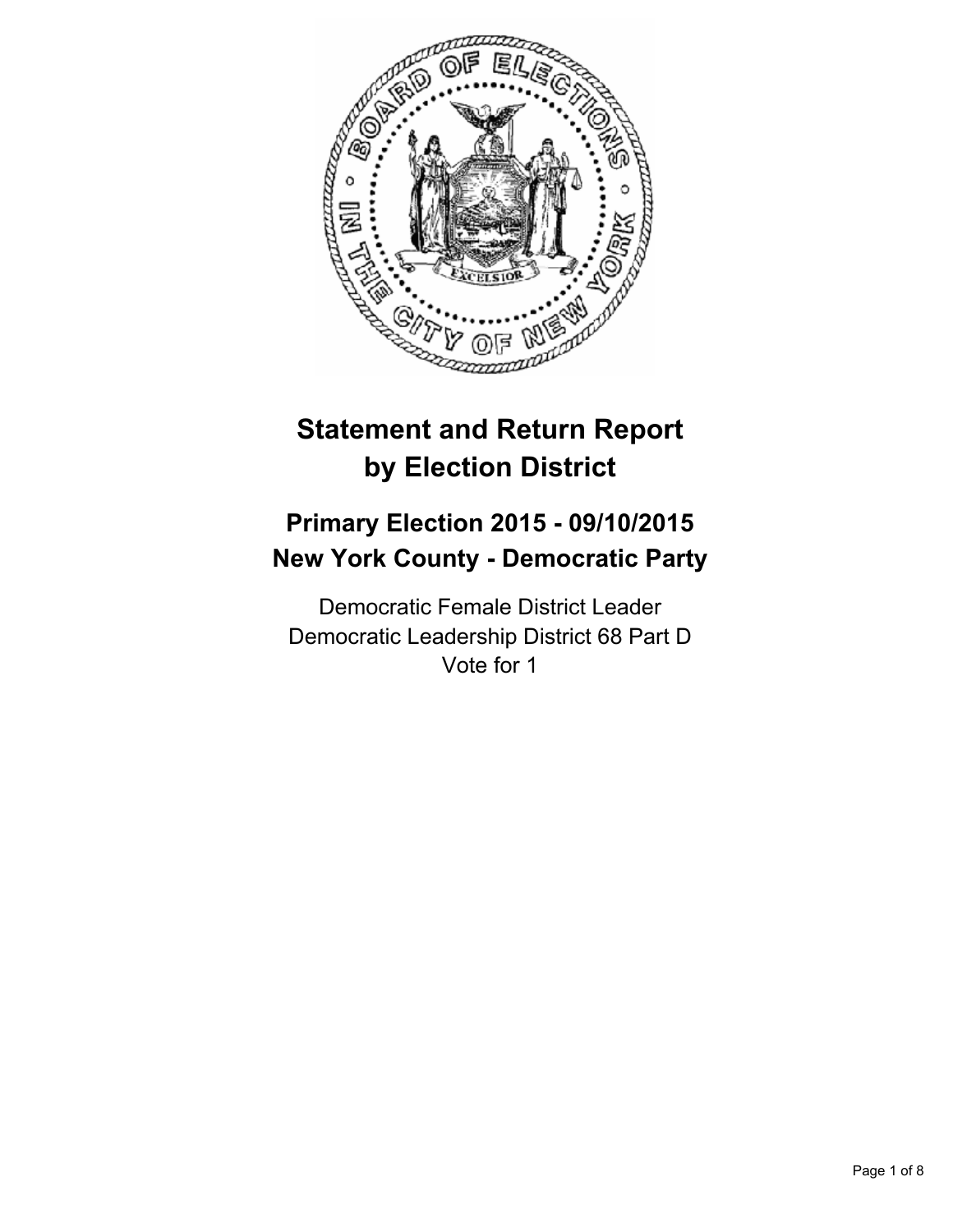

| PUBLIC COUNTER                                           | $22 \overline{ }$ |
|----------------------------------------------------------|-------------------|
| ABSENTEE/MILITARY                                        | 3                 |
| AFFIDAVIT                                                | 0                 |
| Total Ballots                                            | 25                |
| Less - Inapplicable Federal/Special Presidential Ballots | 0                 |
| <b>Total Applicable Ballots</b>                          | 25                |
| <b>GINA SMITH</b>                                        | 6                 |
| NYLISSA E. WHITAKER                                      | 15                |
| UNATTRIBUTABLE WRITE-IN (WRITE-IN)                       | 2                 |
| <b>Total Votes</b>                                       | 23                |
| Unrecorded                                               | 2                 |

#### **034/68**

| <b>PUBLIC COUNTER</b>                                    | 69 |
|----------------------------------------------------------|----|
| ABSENTEE/MILITARY                                        | 6  |
| AFFIDAVIT                                                | 4  |
| <b>Total Ballots</b>                                     | 79 |
| Less - Inapplicable Federal/Special Presidential Ballots | 0  |
| <b>Total Applicable Ballots</b>                          | 79 |
| <b>GINA SMITH</b>                                        | 71 |
| NYLISSA E. WHITAKER                                      | 3  |
| CINQUE BRAITHWAITE (WRITE-IN)                            |    |
| <b>Total Votes</b>                                       | 75 |
| Unrecorded                                               | 4  |

#### **035/68**

| <b>PUBLIC COUNTER</b>                                    | 9 |
|----------------------------------------------------------|---|
| ABSENTEE/MILITARY                                        | 0 |
| AFFIDAVIT                                                | 0 |
| <b>Total Ballots</b>                                     | 9 |
| Less - Inapplicable Federal/Special Presidential Ballots | 0 |
| <b>Total Applicable Ballots</b>                          | 9 |
| <b>GINA SMITH</b>                                        | 5 |
| NYLISSA E. WHITAKER                                      | 4 |
| <b>Total Votes</b>                                       | 9 |
|                                                          |   |

| <b>PUBLIC COUNTER</b>                                    | 41 |
|----------------------------------------------------------|----|
| ABSENTEE/MILITARY                                        | 4  |
| AFFIDAVIT                                                | 0  |
| <b>Total Ballots</b>                                     | 45 |
| Less - Inapplicable Federal/Special Presidential Ballots | 0  |
| <b>Total Applicable Ballots</b>                          | 45 |
| <b>GINA SMITH</b>                                        | 21 |
| NYLISSA E. WHITAKER                                      | 23 |
| <b>Total Votes</b>                                       | 44 |
| Unrecorded                                               |    |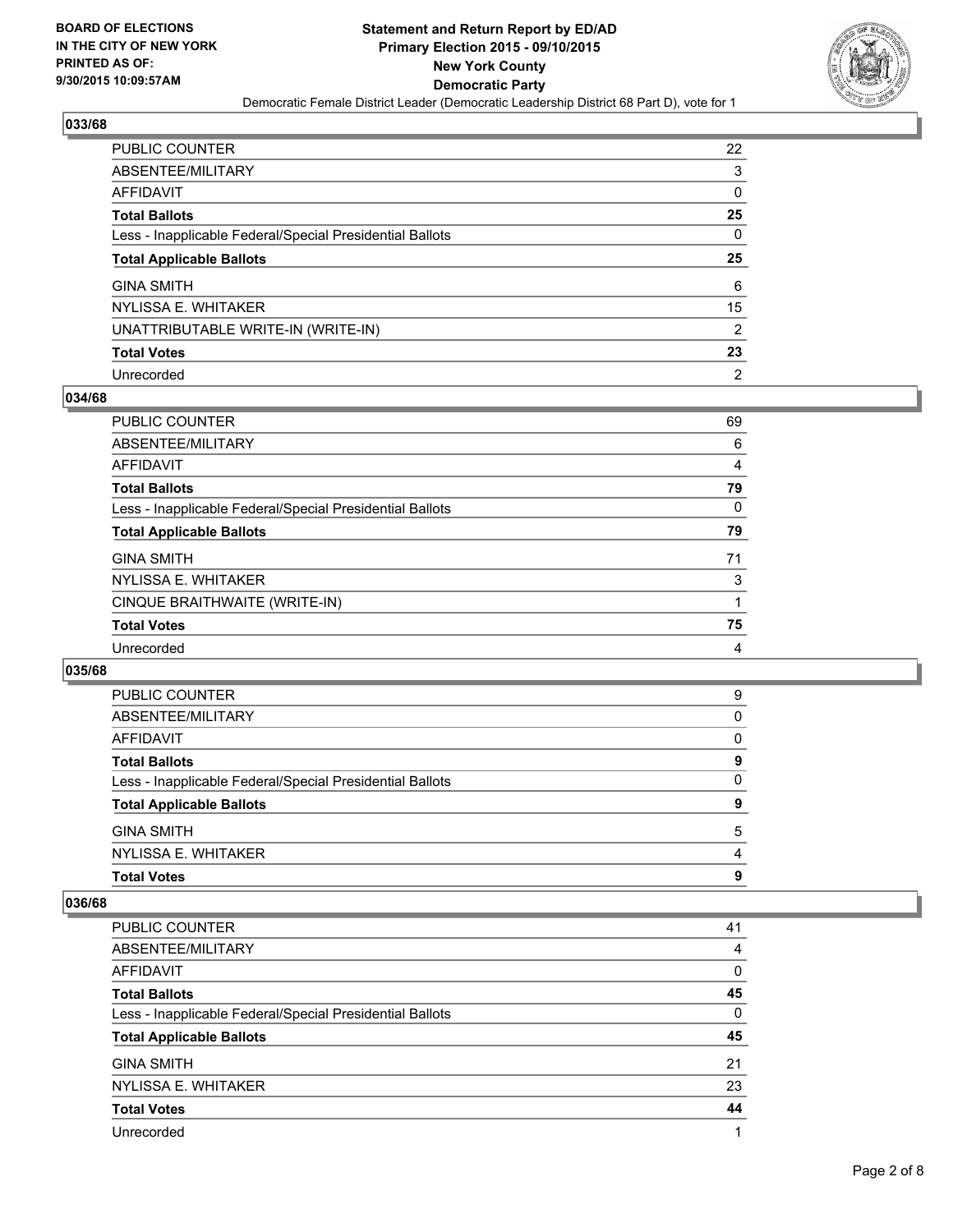

| PUBLIC COUNTER                                           | 31           |
|----------------------------------------------------------|--------------|
| ABSENTEE/MILITARY                                        | 2            |
| AFFIDAVIT                                                | $\mathbf{0}$ |
| <b>Total Ballots</b>                                     | 33           |
| Less - Inapplicable Federal/Special Presidential Ballots | 0            |
| <b>Total Applicable Ballots</b>                          | 33           |
| <b>GINA SMITH</b>                                        | 14           |
| NYLISSA E. WHITAKER                                      | 15           |
| <b>Total Votes</b>                                       | 29           |
| Unrecorded                                               | 4            |

#### **057/68**

| PUBLIC COUNTER                                           | 66       |
|----------------------------------------------------------|----------|
| ABSENTEE/MILITARY                                        |          |
| <b>AFFIDAVIT</b>                                         | $\Omega$ |
| <b>Total Ballots</b>                                     | 67       |
| Less - Inapplicable Federal/Special Presidential Ballots | 0        |
| <b>Total Applicable Ballots</b>                          | 67       |
| <b>GINA SMITH</b>                                        | 37       |
| NYLISSA E. WHITAKER                                      | 22       |
| CORDELL CLEARE (WRITE-IN)                                |          |
| UNATTRIBUTABLE WRITE-IN (WRITE-IN)                       | 2        |
| <b>VICENT MORGAN (WRITE-IN)</b>                          | 1        |
| WILLIAM A ALLEN (WRITE-IN)                               | 1        |
| WILLIAM ALLEN (WRITE-IN)                                 | 1        |
| <b>Total Votes</b>                                       | 65       |
| Unrecorded                                               | 2        |
|                                                          |          |

| PUBLIC COUNTER                                           | 18 |
|----------------------------------------------------------|----|
| ABSENTEE/MILITARY                                        |    |
| <b>AFFIDAVIT</b>                                         | 0  |
| <b>Total Ballots</b>                                     | 19 |
| Less - Inapplicable Federal/Special Presidential Ballots | 0  |
| <b>Total Applicable Ballots</b>                          | 19 |
| <b>GINA SMITH</b>                                        | 10 |
| NYLISSA E. WHITAKER                                      | 9  |
| <b>Total Votes</b>                                       | 19 |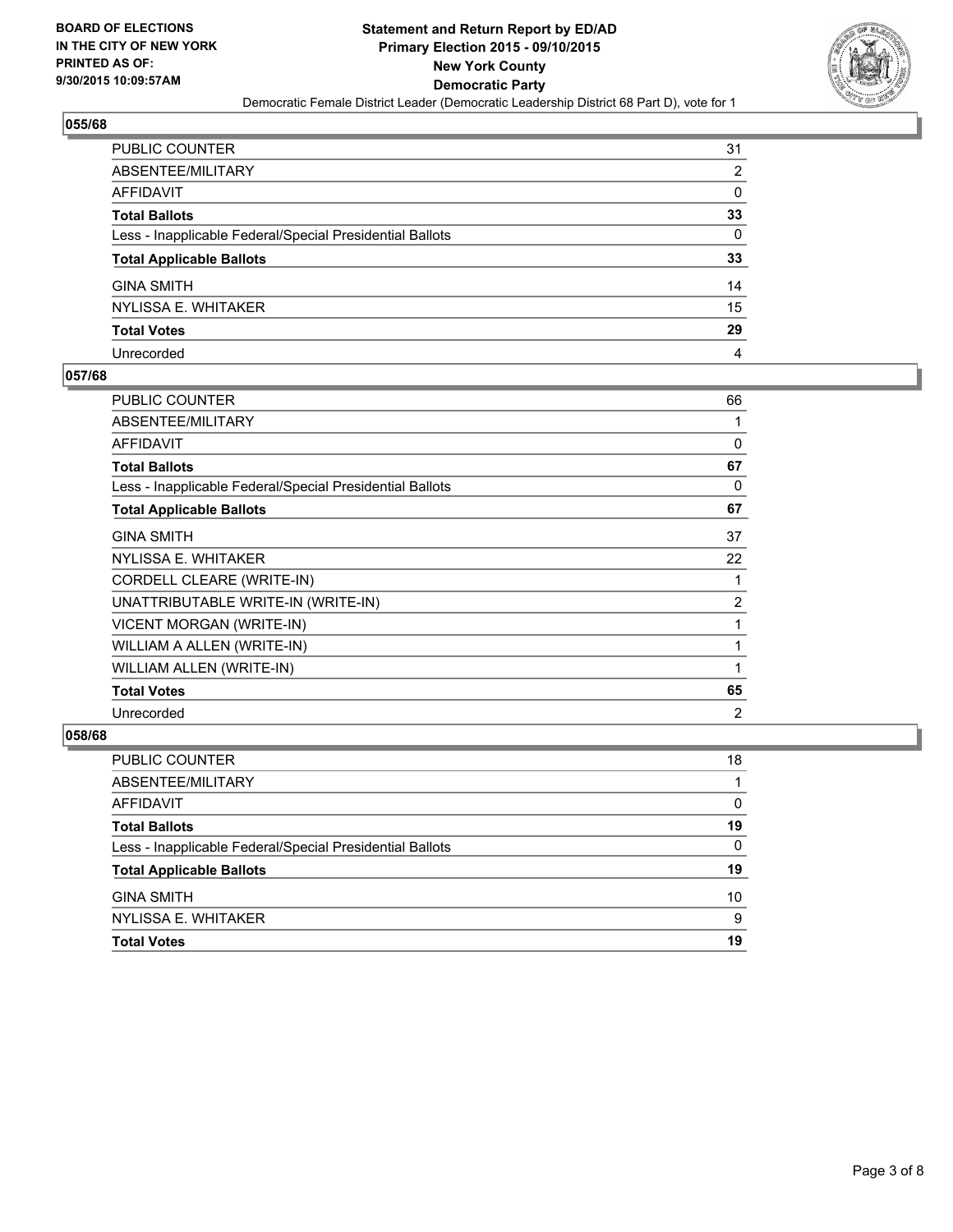

| PUBLIC COUNTER                                           | 54 |
|----------------------------------------------------------|----|
| ABSENTEE/MILITARY                                        | 2  |
| <b>AFFIDAVIT</b>                                         | 0  |
| <b>Total Ballots</b>                                     | 56 |
| Less - Inapplicable Federal/Special Presidential Ballots | 0  |
| <b>Total Applicable Ballots</b>                          | 56 |
| <b>GINA SMITH</b>                                        | 36 |
| NYLISSA E. WHITAKER                                      | 18 |
| UNATTRIBUTABLE WRITE-IN (WRITE-IN)                       | 2  |
| <b>Total Votes</b>                                       | 56 |

## **060/68**

| PUBLIC COUNTER                                           | 31 |
|----------------------------------------------------------|----|
| ABSENTEE/MILITARY                                        | 3  |
| AFFIDAVIT                                                |    |
| Total Ballots                                            | 35 |
| Less - Inapplicable Federal/Special Presidential Ballots | 0  |
| <b>Total Applicable Ballots</b>                          | 35 |
| GINA SMITH                                               | 25 |
| NYLISSA E. WHITAKER                                      | 10 |
| Total Votes                                              | 35 |
|                                                          |    |

## **061/68**

| <b>PUBLIC COUNTER</b>                                    | 51 |
|----------------------------------------------------------|----|
| ABSENTEE/MILITARY                                        | 4  |
| AFFIDAVIT                                                | 0  |
| <b>Total Ballots</b>                                     | 55 |
| Less - Inapplicable Federal/Special Presidential Ballots | 0  |
| <b>Total Applicable Ballots</b>                          | 55 |
| <b>GINA SMITH</b>                                        | 38 |
| NYLISSA E. WHITAKER                                      | 13 |
| JOHN RUIZ (WRITE-IN)                                     |    |
| <b>Total Votes</b>                                       | 52 |
| Unrecorded                                               | 3  |

| <b>PUBLIC COUNTER</b>                                    | 18             |
|----------------------------------------------------------|----------------|
| ABSENTEE/MILITARY                                        | 4              |
| AFFIDAVIT                                                | 0              |
| <b>Total Ballots</b>                                     | 22             |
| Less - Inapplicable Federal/Special Presidential Ballots | 0              |
| <b>Total Applicable Ballots</b>                          | 22             |
| <b>GINA SMITH</b>                                        | 10             |
| NYLISSA E. WHITAKER                                      | 9              |
| <b>INOLA TUCKER (WRITE-IN)</b>                           | 1              |
| <b>Total Votes</b>                                       | 20             |
| Unrecorded                                               | $\overline{2}$ |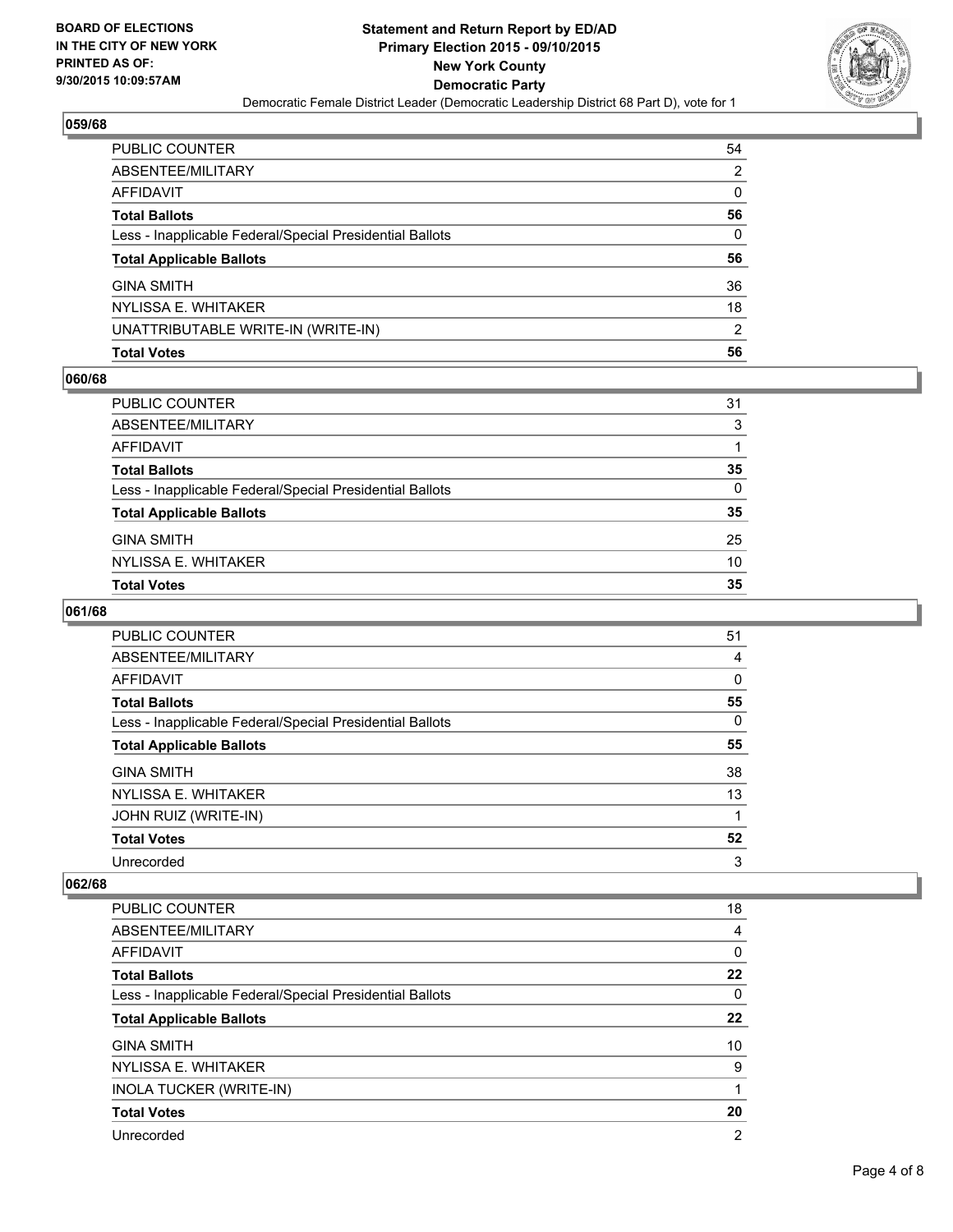

| PUBLIC COUNTER                                           | 43 |
|----------------------------------------------------------|----|
| ABSENTEE/MILITARY                                        | 0  |
| AFFIDAVIT                                                | 0  |
| <b>Total Ballots</b>                                     | 43 |
| Less - Inapplicable Federal/Special Presidential Ballots | 0  |
| <b>Total Applicable Ballots</b>                          | 43 |
| <b>GINA SMITH</b>                                        | 11 |
| NYLISSA E. WHITAKER                                      | 29 |
| AFRA ATLA MENSAH (WRITE-IN)                              |    |
| JOHN RUIZ (WRITE-IN)                                     | 1  |
| <b>Total Votes</b>                                       | 42 |
| Unrecorded                                               |    |

#### **080/68**

| PUBLIC COUNTER                                           | 53 |
|----------------------------------------------------------|----|
| ABSENTEE/MILITARY                                        | 0  |
| AFFIDAVIT                                                | 0  |
| <b>Total Ballots</b>                                     | 53 |
| Less - Inapplicable Federal/Special Presidential Ballots | 0  |
| <b>Total Applicable Ballots</b>                          | 53 |
| <b>GINA SMITH</b>                                        | 14 |
| NYLISSA E. WHITAKER                                      | 38 |
| YASMINE CORNELIUS (WRITE-IN)                             |    |
| <b>Total Votes</b>                                       | 53 |

| <b>PUBLIC COUNTER</b>                                    | 13 |
|----------------------------------------------------------|----|
| ABSENTEE/MILITARY                                        | 0  |
| AFFIDAVIT                                                | 0  |
| <b>Total Ballots</b>                                     | 13 |
| Less - Inapplicable Federal/Special Presidential Ballots | 0  |
| <b>Total Applicable Ballots</b>                          | 13 |
| <b>GINA SMITH</b>                                        |    |
| NYLISSA E. WHITAKER                                      | 11 |
| YASMINE COURNELIUS (WRITE-IN)                            |    |
| <b>Total Votes</b>                                       | 13 |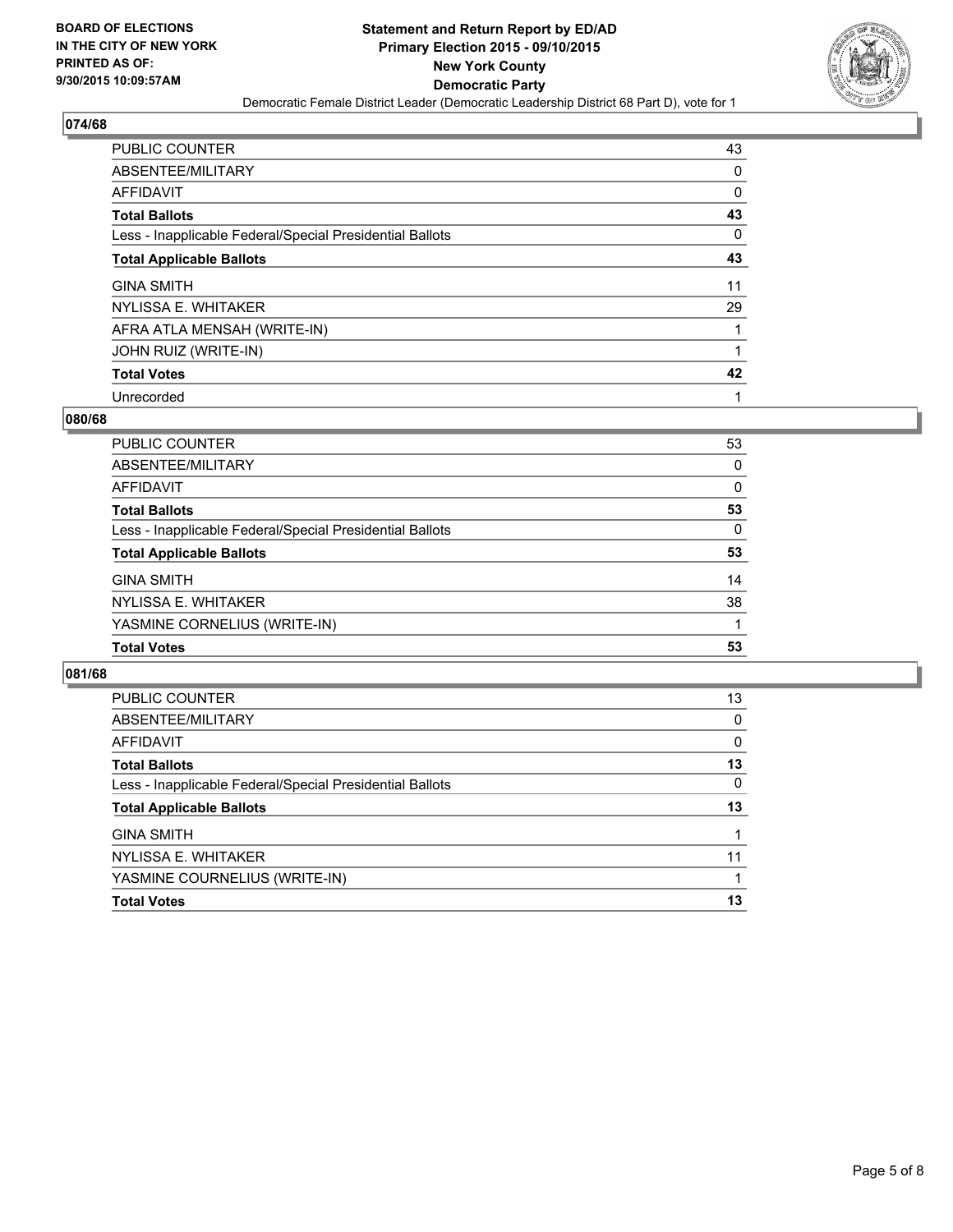

| PUBLIC COUNTER                                           | 74             |
|----------------------------------------------------------|----------------|
| ABSENTEE/MILITARY                                        | 0              |
| <b>AFFIDAVIT</b>                                         | 0              |
| <b>Total Ballots</b>                                     | 74             |
| Less - Inapplicable Federal/Special Presidential Ballots | 0              |
| <b>Total Applicable Ballots</b>                          | 74             |
| <b>GINA SMITH</b>                                        | 32             |
| NYLISSA E. WHITAKER                                      | 40             |
| <b>Total Votes</b>                                       | 72             |
| Unrecorded                                               | $\overline{2}$ |

#### **083/68**

| PUBLIC COUNTER                                           | 42           |
|----------------------------------------------------------|--------------|
| ABSENTEE/MILITARY                                        | $\mathbf{0}$ |
| AFFIDAVIT                                                |              |
| Total Ballots                                            | 43           |
| Less - Inapplicable Federal/Special Presidential Ballots | 0            |
| <b>Total Applicable Ballots</b>                          | 43           |
| GINA SMITH                                               | 25           |
| NYLISSA E. WHITAKER                                      | 16           |
| Total Votes                                              | 41           |
| Unrecorded                                               | 2            |

## **084/68**

| <b>PUBLIC COUNTER</b>                                    | 40 |
|----------------------------------------------------------|----|
| ABSENTEE/MILITARY                                        | 0  |
| AFFIDAVIT                                                |    |
| <b>Total Ballots</b>                                     | 41 |
| Less - Inapplicable Federal/Special Presidential Ballots | 0  |
| <b>Total Applicable Ballots</b>                          | 41 |
| <b>GINA SMITH</b>                                        | 21 |
| NYLISSA E. WHITAKER                                      | 18 |
| <b>Total Votes</b>                                       | 39 |
| Unrecorded                                               | 2  |

| PUBLIC COUNTER                                           | 71 |
|----------------------------------------------------------|----|
| ABSENTEE/MILITARY                                        | 0  |
| <b>AFFIDAVIT</b>                                         | 0  |
| <b>Total Ballots</b>                                     | 71 |
| Less - Inapplicable Federal/Special Presidential Ballots | 0  |
| <b>Total Applicable Ballots</b>                          | 71 |
| <b>GINA SMITH</b>                                        | 19 |
| NYLISSA E. WHITAKER                                      | 47 |
| JOYCE JOHNSON (WRITE-IN)                                 |    |
| UNATTRIBUTABLE WRITE-IN (WRITE-IN)                       |    |
| <b>Total Votes</b>                                       | 68 |
| Unrecorded                                               | 3  |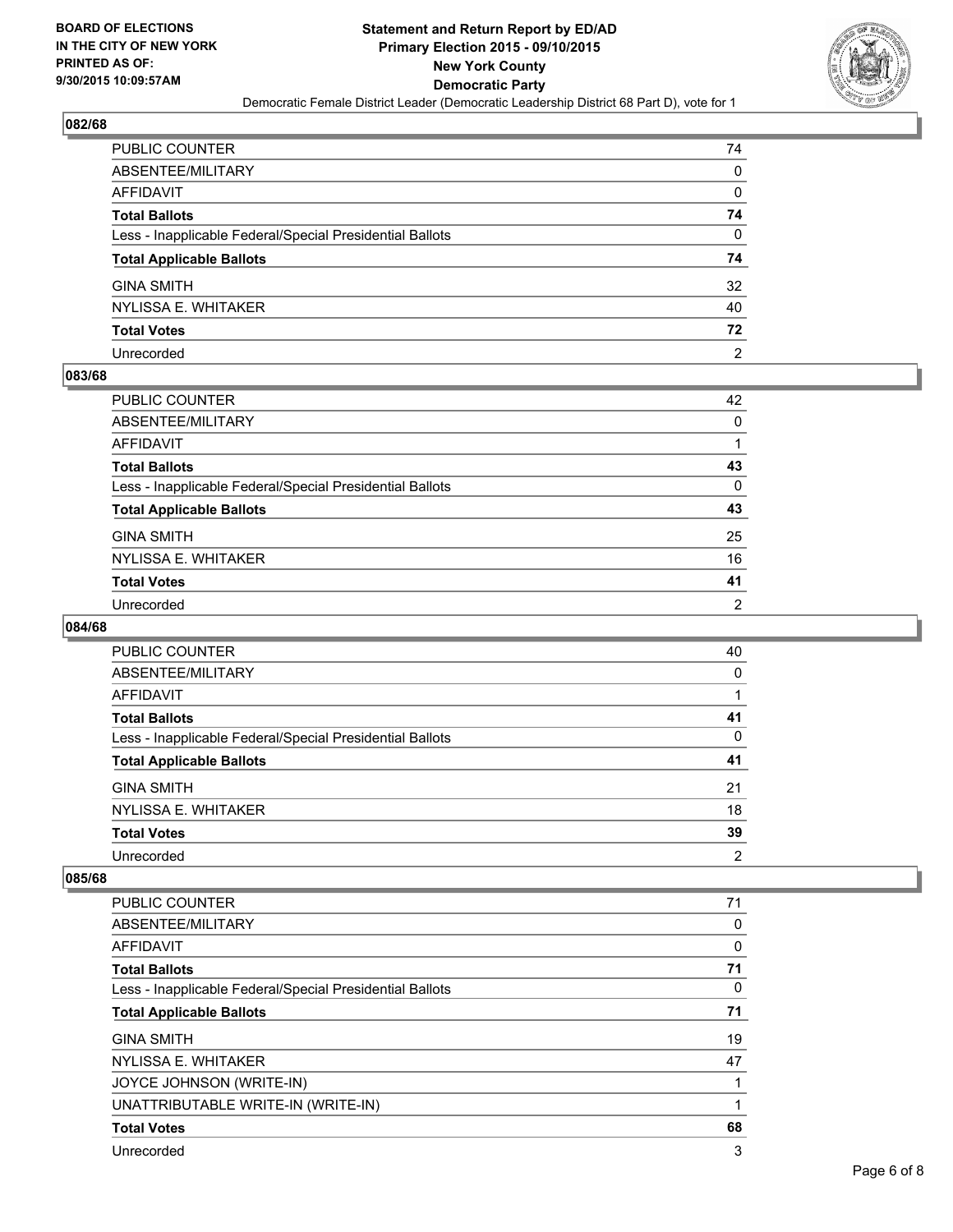

| PUBLIC COUNTER                                           |          |
|----------------------------------------------------------|----------|
| ABSENTEE/MILITARY                                        | $\Omega$ |
| AFFIDAVIT                                                | 0        |
| <b>Total Ballots</b>                                     |          |
| Less - Inapplicable Federal/Special Presidential Ballots | 0        |
| <b>Total Applicable Ballots</b>                          |          |
| <b>GINA SMITH</b>                                        | 2        |
| NYLISSA E. WHITAKER                                      | 5        |
| <b>Total Votes</b>                                       |          |